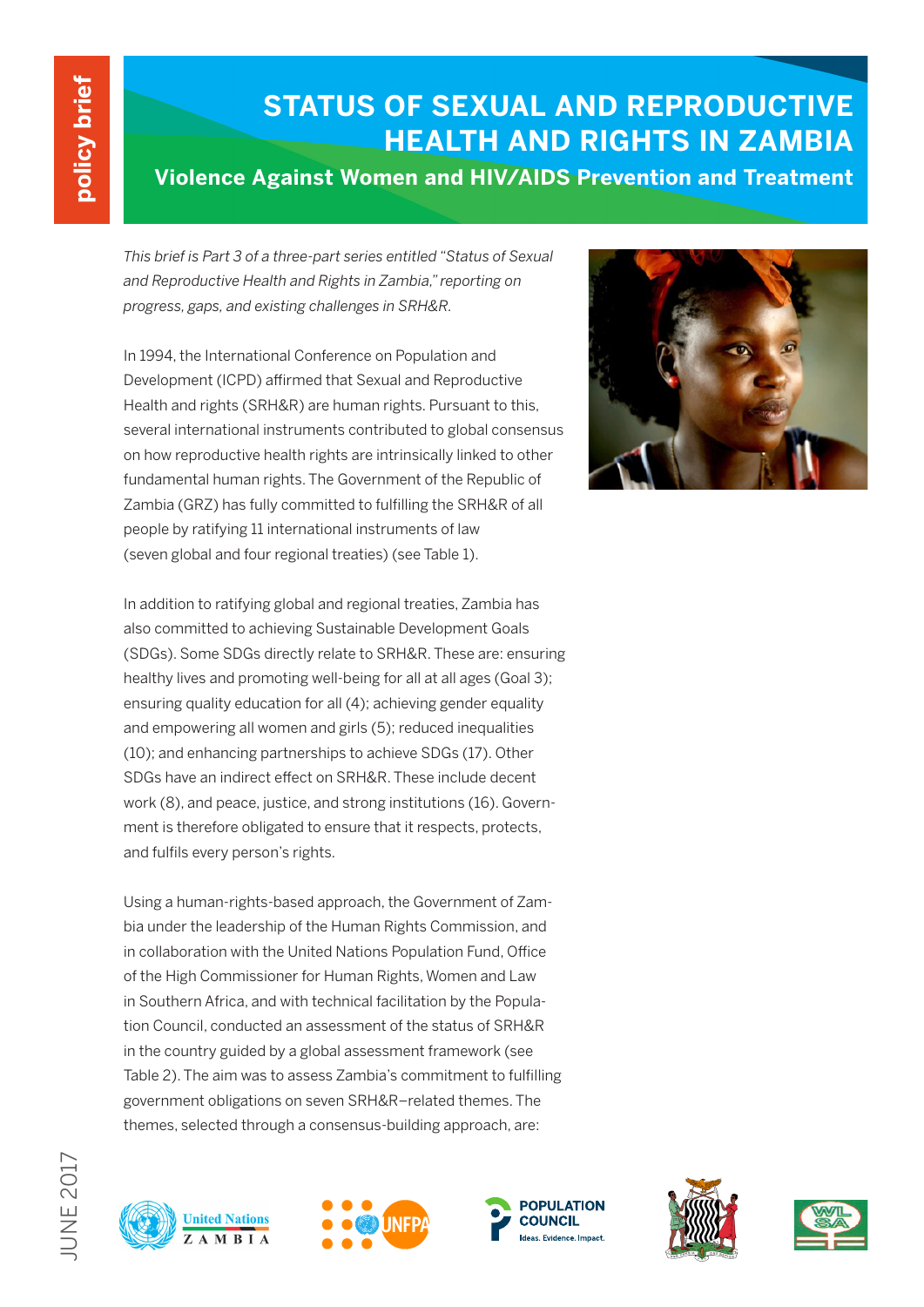(1) access to contraceptive information and services; (2) access to safe abortion and postabortion-care services; (3) maternal health care; (4) prevention and treatment of HIV; (5) comprehensive sexuality education; (6) violence against women and girls; and (7) rights of marginalised populations, particularly adolescents and sex workers. The working questions were:

- a) Do national SRH indicators show that Zambia is meeting the sexual and reproductive rights of all of its people?
- b) Are the country's existing laws, policies, financing mechanisms, budgetary allocations, implementation measures, monitoring and evaluation, and remedial and redress mechanisms respecting, protecting, and upholding SRH&R in Zambia?

### KEY FINDINGS

Overall, under each theme, based on the assessment framework and informed by desk reviews and consultative processes, Zambia is making steady progress in fulfilling SRH&R, although challenges still remain.

# Violence Against Women

# Human Rights Considerations and Government **Obligations**

Violence against women is an abuse of human rights. Perpetrated mainly by men against women, sexual and gender-based violence (SGBV) is a form of discrimination. It degrades women and deprives them of opportunities to enjoy the same human rights as men. International law prohibits all forms of gender-based violence (GBV). Article 3(4) and Article 4 of the Protocol to the African Charter on Human and People's Rights on the Rights of Women in Africa, and Article 11 of the SADC Protocol on Gender and Development, direct governments to prohibit and punish GBV. The Convention on the Elimination of All forms of Discrimination Against Women also directs government to adopt and implement appropriate measures to ensure the protection of women's rights, including protection from all forms of violence and abuse. GRZ therefore has an obligation to protect all people, especially women and girls, from all forms of GBV.

#### Legal and Policy Environment

Zambia has taken steps to protect women from SGBV. These steps include;

- Anti-GBV Act of 2011. This law prohibits GBV. It comprehensively defines various aspects of GBV including but not limited to harassment; intimidation; physical, mental, social, or economic abuse; emotional, verbal, or psychological abuse; stalking; forced marriage; child marriage; and sexual cleansing. The law empowers any citizen to report GBV.
- Penal Code Act, Chapter 87, Sections 132 and 138 prohibit the rape of a woman above the age of 16 years and defilement of a child below 16 years of age. Section 247 prohibits common assault, Section 248 prohibits assault occasioning actual bodily harm, and Section 248A prohibits battery including battery of children.
- • Zambia Police (Amendment) Act No. 14 of 1999, Section 53, establishes the Victim Support Unit (VSU). Section 53(2) states that the functions of the VSU shall be to provide professional counselling to victims of crime and to offenders, and to protect citizens from various forms of abuse.

Besides the enactment of these laws, the government has also introduced fast-track courts to administer justice to survivors of GBV expeditiously, and introduced provision of post-exposure prophylaxis (PEP) to prevent HIV and emergency contraception (EC) to prevent pregnancy among survivors of sexual violence. GRZ is also rolling out an innovative program that will ensure that PEP and EC are provided at the police station, because police are the first contact point for survivors of sexual violence.

#### Indicators of Progress

Violence against women and girls is high in Zambia. Although there was a slight decrease in the number of women reporting physical violence from 47% in 2007 to 43% in 2014, SGBV is still significantly high. In 2014, 43% of women aged 15–49 had experienced physical violence since age 15, and 17% of women had ever experienced sexual violence, of which 10% experienced it in the past 12 months (2013-14 Zambia Demographic and Health Survey). Domestic violence is high. Women who have ever married experience intimate partner violence more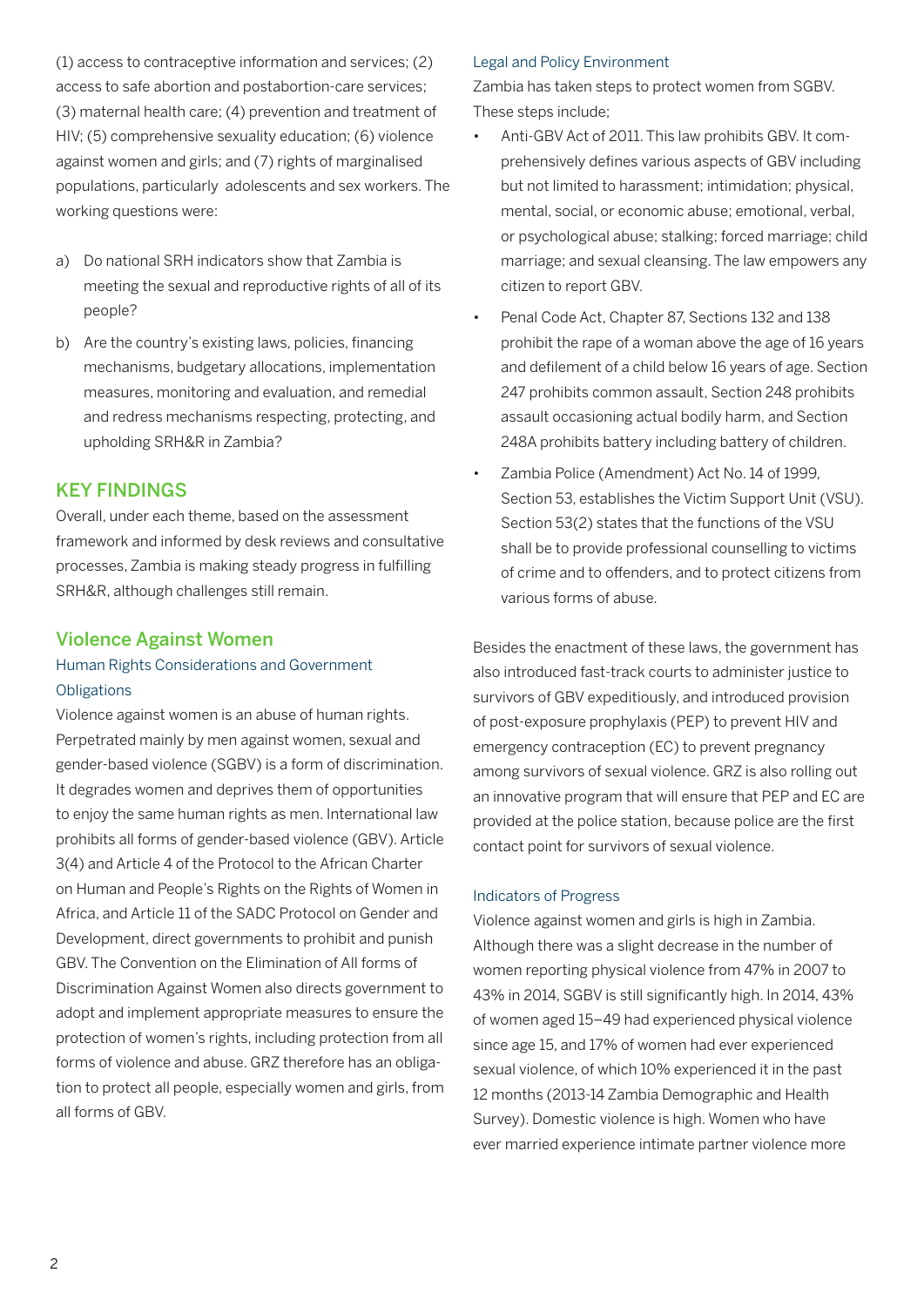than those who have never been married, with violence largely attributed to husbands or partners. More than half (57%) of women who are divorced, separated, or widowed, and 48% of currently married women have experienced physical violence, as compared with 27% of never married women (2013-14 ZDHS).

Although adolescent girls age 15–19 are the least likely when compared with other age groups to have experienced physical and sexual violence, gender-based violence is high among adolescent girls and young women with 29 percent ever experiencing physical violence and 8.2% ever experiencing sexual violence.

There is an increase in the reporting of GBV to the police. Reports indicate that 10,217 GBV cases in 2013 and 15,124 GBV cases in 2014 were reported to the police's VSU, and 1,003 children in 2011 and 1,431 in 2012 were defiled. Violence against women and girls is therefore a significant human-rights concern that needs to be addressed.

#### Indicators of Progress

#### *Patriarchy Perpetuates GBV*

Zambia has a dual legal system—both customary and statutory law. Article 7(d) of the 2016 amended Constitution permits the practice of customary law that is consistent with the Constitution. However, allowing customary law practices without a law that codifies what is good customary law that is consistent with the Constitution and what is bad customary law is problematic for women's rights. Traditionally, and according to cultural norms in Zambia, society is very patriarchal, with women viewed as inferior to men. This gender power imbalance has perpetuated the social tolerance of men mistreating women and reinforces the control of women by men. Customary law also permits discrimination against women in family affairs—polygamy (men can marry two women, while women cannot marry two men), bride price (paying to marry a woman, which subordinates the woman), and in some cases sexual cleansing, which puts women at risk of HIV infection and deprives them of the right to choose. As a result of these power imbalances, women have been socialized to believe that it is acceptable to be beaten by a man. The 2013-14 ZDHS reports that 47 percent of women aged 15–49 thought it was acceptable to be beaten.

#### *Withdrawal of GBV Cases*

Although laws and policies have been developed, there are still a number of procedural and evidence-presentation challenges in the courts of law that have continued to have a negative impact on justice for women and girls. Section 8 of the Criminal Procedure Code Act (CPC) stipulates that subordinate courts may promote reconciliation for assault and other offences not mounting to a felony. This provision of the law prompts complainants in GBV cases to withdraw those cases. Women, in particular, given their lack of economic and social power, tend to withdraw their cases because a breadwinner may be imprisoned, which could lead to poverty at the household level. In 2012, for example, of the 1,500 GBV cases that were in court, 233 (15.5%) were withdrawn from court hearings (UNDP 2013). The other complication is that although under Section 17 the CPC provides for medical examination of the accused person at any time during the trial by order of the court, there is no way of compelling an accused person to provide specimens during investigations. Clearly, this may lead to loss of evidence, especially in sexual-assault cases, which leads to fewer convictions of perpetrators and a miscarriage of justice for survivors of sexual violence.

#### *Lack of Justice for Survivors of GBV in Rural Areas*

In most rural areas, there are no police officers and no formal court systems; the nearest police stations are a long distance away from some villages. This means that cases of GBV are not reported to the police and if reported may be reported late, which negatively impacts the quality of evidence, resulting in low conviction rates or miscarriage of justice. Lack of transportation by the police also

#### **Violence Against Women in Zambia Is Too High**

**Among women aged 15–49, 17% have experienced sexual violence:**

- **• 17% in urban areas; 18% in rural areas**
- **• 20% among those with no education or primary education; 15% among those with tertiary education**
- **• 14% among the richest; 18% among the poorest**

**Among women aged 15–49, 43% have experienced physical violence.**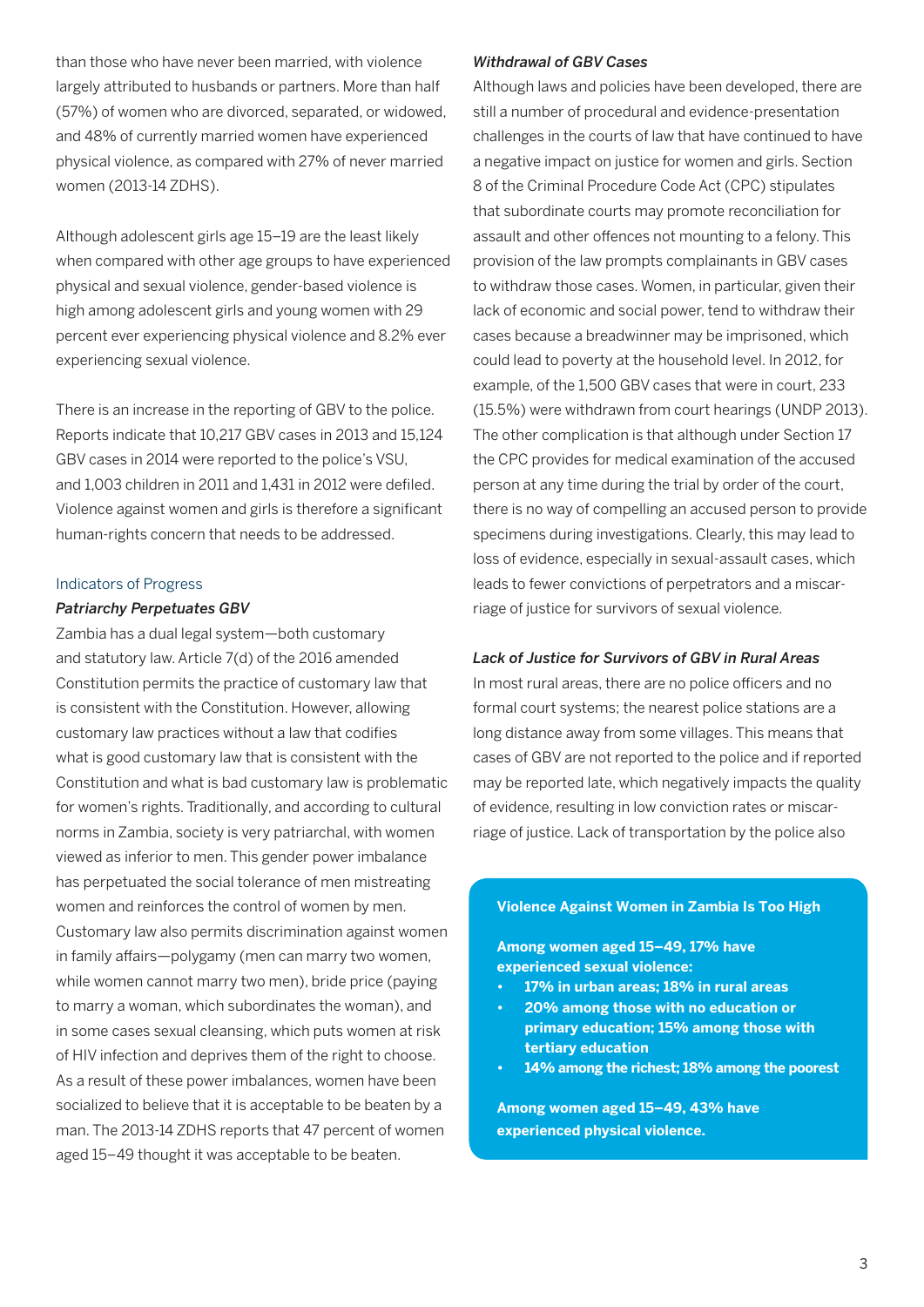

compromises investigations in rural areas. Police fail to follow up cases to collect evidence, interview witnesses, and carry out other necessary aspects of investigations. In situations where GBV cases are reported to the police and commenced in court, due to the distance, most survivors withdraw the cases or simply fail to attend court because it is too expensive to repeatedly travel there (Mwimbu el al. 2013). To seek justice, survivors of GBV in rural areas rely on traditional courts. The traditional courts, which are not recognised by the law, are adjudicated upon by traditional leaders including chiefs, headmen, and women who have limited or no knowledge of the law and human-rights approaches and rely on customary and traditional interpretations of GBV circumstances (Shezongo-McMillan 2013). Relying on customary law and practice may work against women, because customs seem to favor men. Traditional leaders should be trained in human rights and basic laws on GBV in order to understand that GBV is a human-rights issue.

#### *Slow implementation of the GBV Act*

Operationalisation of the GBV Act has been slow, rendering it almost unenforceable in its current state. Specific difficulties regarding enforcement include the need to establish shelters for survivors. By 2013, only two shelters had been established by the government, rules of court as provided in Section 40 of the Act (to provide for the procedures and form of commencement of actions under the Act) had not been developed yet, and the Anti-GBV Fund as provided for in Section 32(1) had not been established yet. The fund is meant to provide economic empowerment to survivors of GBV, because women who are victims of GBV are usually economically

dependent on the perpetrators who, in most cases, are their husbands or guardians.

#### **Recommendations**

- Government, jointly with statutory law entities, needs to clarify the relationship and boundaries between customary laws and institution and the civil and criminal justice system. Creative ways must be found to codify a victim's rights to be treated in accordance with human rights and gender equality standards. All customary law that is discriminatory should be abolished.
- Article 231 of the 2016 amended constitution has established the Gender Equity and Equality Commission. In 2015, Gender Equality and Equity Act No. 22 of 2015 was enacted. However, it has not been operationalised yet. Becoming operational is dependent on the issuing of a statutory instrument by the Minister, appointing the date of the Act's commencement. It is recommended that the Minister responsible for Gender immediately issue a statutory instrument to operationalise the Act.
- Create the Anti-GBV fund as provided for under the Anti-GBV Act and ensure that the Act is fully implemented.
- Legislative efforts must be continuously pursued along with widespread endeavors to educate and change the mindsets of men, women, and children through all available means, including schools, the media, and traditional and religious leaders (Rashid Manjoo, UN Special rapporteur on GBV, Para. 107).

# Prevention and Treatment of HIV and AIDS Human Rights Considerations and Government **Obligations**

As part of their right to education, health, dignity, nondiscrimination, and quality of life, people should be provided with accurate and unbiased information on how to protect themselves from HIV infection and its impact on their lives. People living with HIV have the right to be free from all forms of stigma and discrimination and, just like anyone else in society, have the right to access all forms of health and HIV and AIDS services, including treatment.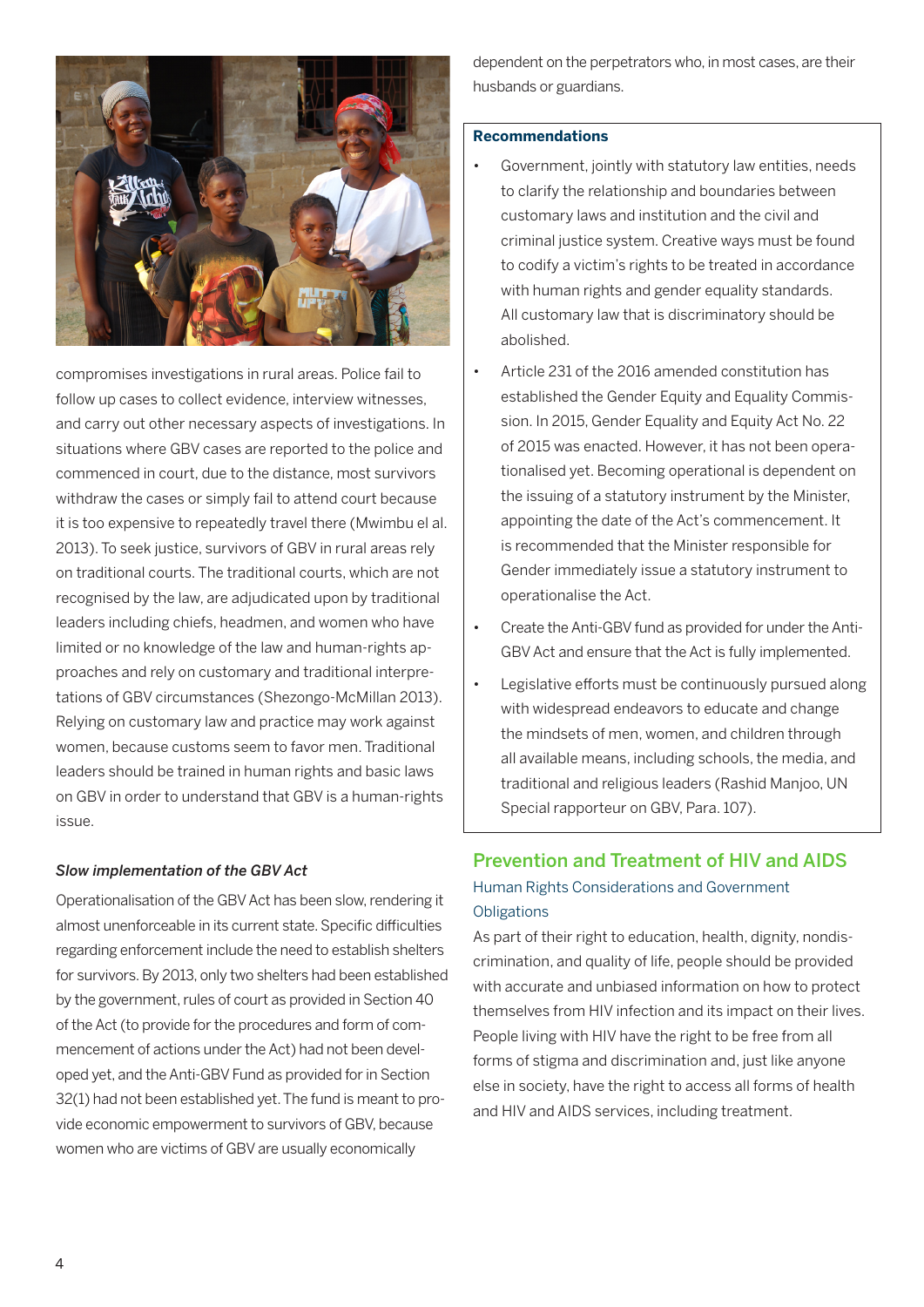#### Legal and Policy Environment

Zambia has developed a multisectoral response to HIV and AIDS coordinated by the National AIDS Council (NAC), which was created by the National AIDS/STI/TB Council Act. No. 10 of 2002. In 2005, an HIV policy was put in place that was the basis for the development of five four-year National HIV/AIDS Strategic Frameworks (NASF). The most recent NASF is for the period 2014–16 (a revised version of the 2011–15 NASF) during which several HIV prevention, treatment, care, and support programs were implemented and led to positive results.

#### Indicators of Progress

HIV prevalence reduced from 16% in 2001 to 13% in 2014 among adults 15–49 years of age (see Figure 1) (CSO, MOH, and ICF International 2014). The number of health facilities providing HIV treatment had increased from 564 in 2012 to 592 in 2014. By 2014, 91.7% (671,066) of the 731,546 adults and children living with HIV were on lifesaving drugs. To prevent mother-to-child transmission of HIV, Option B+, a policy whereby a pregnant woman who tests positive regardless of her CD4 count is immediately begun on HIV treatment, has been implemented in Zambia, where all public-health-sector HIV services are free.

#### Gaps and Challenges

In spite of these successes, Zambia is among the ten counties in the world with the highest HIV prevalence. There is a need, therefore, to continue focusing on HIV prevention and access to treatment.

The Prevention of Mother-to-Child Transmission (PMTCT) program has focused mainly on prong 3 of the Elimination of Mother-to-Child Transmission (EMTCT) program, which involves administration of ART (antiretrovirals); there is a need to enhance prong 1 which is about primary prevention of HIV among child bearing women and prong 2, which addresses unplanned pregnancies among HIV-positive women.

A review of HIV program financing reveals that the majority of HIV funds come from external donors. To sustain HIV prevention and treatment programs, Zambia should establish an HIV fund, which is provided for under the

NAC Act. GRZ and its cooperating partners should further strengthen the NAC for effective coordination of various organizations implementing HIV activities (civil, private, faith-based), to ensure the success of national programs. Recommendations

- • Establish the HIV/AIDS fund. To complement donor funding for sustainability of HIV programs, GRZ should begin the process of establishing the national HIV and AIDS Fund in order to raise internal resources for the national response.
- Repeal discriminatory laws. Ensure that laws that criminalise individuals (men who have sex with men, transgender individuals, sex workers) are repealed in order to facilitate these individuals access to HIV prevention, treatment, and care services.
- • Strengthen the National AIDS Council's capacity. Currently the NAC is not an independent authority and is viewed as a department under the Ministry of Health. As a result it has no authority to effectively coordinate other government ministries' HIV programs, which has led to fragmented ministerial HIV responses. NAC should be turned into an authority that will effectively coordinate all government HIV programs including ministries to harmonise various budgets and programs in each ministry and to accelerate a multisectoral response to HIV.

#### **Conclusion**

In general, progress has been made in meeting government obligations to respect, protect, and fulfil the SRH&R of all people in Zambia. In most thematic areas assessed, statistics show improvements. For example, maternal deaths and HIV prevalence have significantly reduced;



#### Figure 1: Trends in HIV prevalence among adults aged 15–49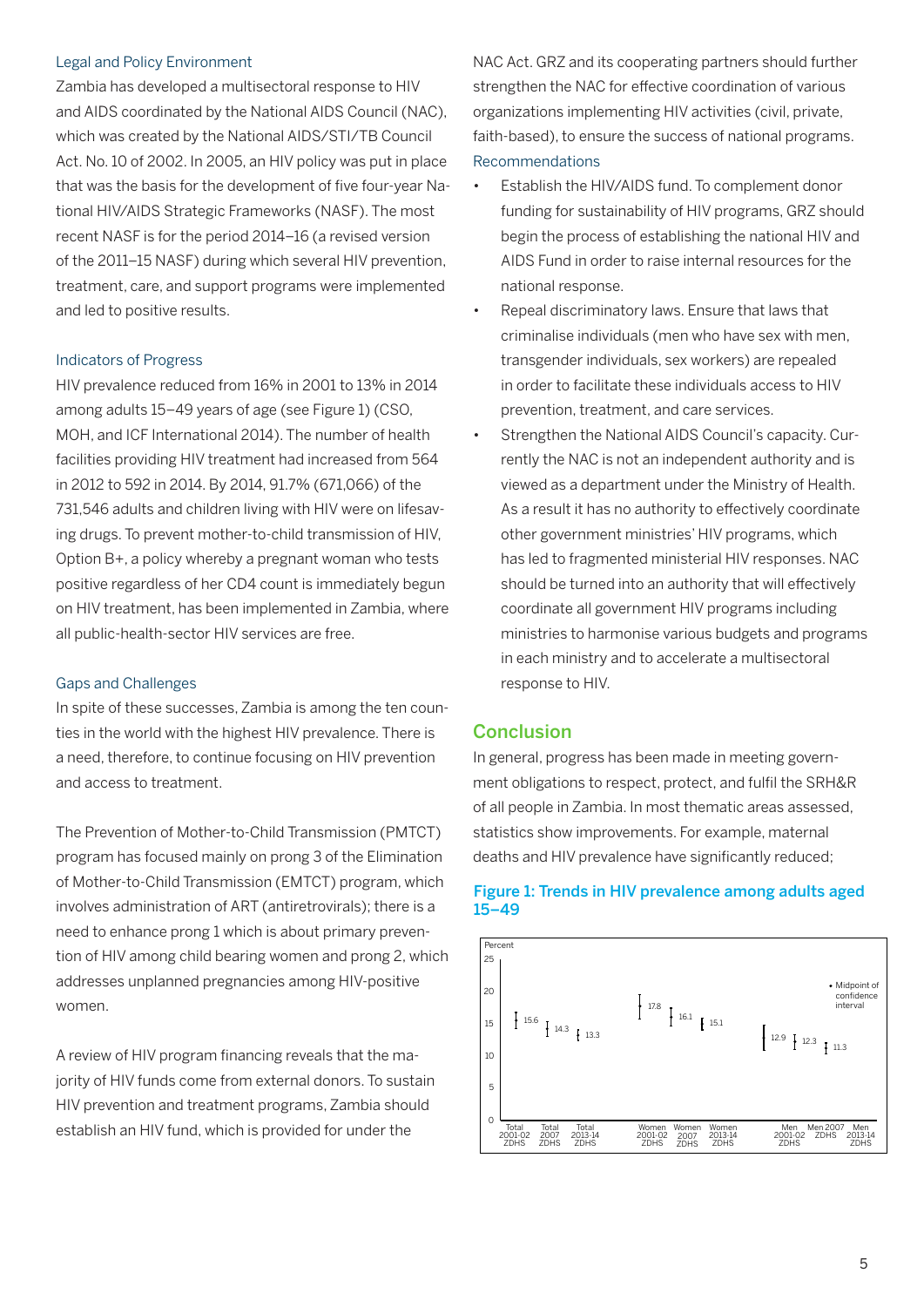knowledge and use of FP services has improved, and postabortion-care services are available. Comprehensive Sexuality Education has been introduced in schools and progress is being made to ensure that CSE reaches out-ofschool adolescents. National policies have been developed, and progressive laws have been enacted. There are bills (Marriage Bill and Child Code Bill) pending enactment into law that will contribute to improvements in meeting people's SRH&R needs in Zambia. In spite of these achievements, progress is very uneven across geographic locations and population segments. Women and girls in rural areas are disadvantaged—especially those who have limited education. Progress is too slow among rural populations and uneducated women and girls with regard to such issues as use of modern contraceptive methods and access to information on SRH, including FP, maternal health, and gender stereotyping. While urban areas enjoy relatively easy access to health and justice, this is not the case in rural areas where distances to health facilities and judicial services hinder people, particularly women and girls, from seeking services and redress in cases of abuse and rights violations.

Zambia must do much more to guarantee the rights of vulnerable populations. This report has established that data are limited regarding the numbers and needs of all vulnerable population groups present in the country. Data collection, and research into the SRH&R of these vulnerable groups, will be an essential step toward improving SRH&R. The involvement of vulnerable groups, through participation and enhanced accountability, can also play a role in improving SRH&R. Adolescents are a subset of vulnerable population groups that need attention. High teenage pregnancy, HIV prevalence, and child marriage are all issues that require immediate attention to ensure those adolescents' SRH&R needs are met.

Examining barriers through the human-rights-based approach helps identify actions that need to be taken to improve SRH&R in Zambia. There is therefore a need to strengthen the accountability framework that will utilise human-rights-based approaches and hold GRZ accountable for fulfilling its human-rights obligations. This framework would monitor and ensure that the government is

complying with international and national commitments while also using various national institutions, and government and nongovernment actors, to ensure implementation of the recommendations identified in the assessment, and ultimately achieve progressive attainment of SRH&R for all individuals in Zambia.

#### Table 1: Global and regional treaties ratified by Zambia

| <b>Global treaties</b> |                                                                                                     |                         |  |  |  |
|------------------------|-----------------------------------------------------------------------------------------------------|-------------------------|--|--|--|
|                        | Treaty                                                                                              | Date of<br>ratification |  |  |  |
| 1.                     | International Convention on the<br>Elimination of All forms of Racial<br>Discrimination             | 4 Feb 1972              |  |  |  |
| 2.                     | International Covenant on Economic,<br>Social, and Cultural Rights                                  | 10 Apr 1984             |  |  |  |
| 3.                     | International Covenant on Civil and<br><b>Political Rights</b>                                      | 10 Apr 1984             |  |  |  |
| $\overline{4}$ .       | Convention on the Elimination of<br>All Forms of Discrimination Against<br>Women                    | 21 Jun 1985             |  |  |  |
| 5.                     | Convention on the Rights of the<br>Child                                                            | 6 Dec 1991              |  |  |  |
| 6.                     | Convention Against Torture and<br>Other Cruel, Inhuman or Degrading<br>Treatment or Punishment      | 7 Oct 1998              |  |  |  |
| 7.                     | Convention on the Rights of<br>Persons with Disabilities                                            | 1 Feb 2010              |  |  |  |
|                        | <b>African regional treaties</b>                                                                    |                         |  |  |  |
| 8.                     | African Charter on Human and<br>People's Rights                                                     | 1 Oct 1984              |  |  |  |
| 9.                     | Protocol to the African Charter on<br>Human and People's Rights on the<br>Rights of Women in Africa | 2 May 2006              |  |  |  |
| 10.                    | African Youth Charter                                                                               | 16 Sep 2009             |  |  |  |
| 11.                    | SADC Protocol on Gender and<br>Development                                                          | 26 Nov 2012             |  |  |  |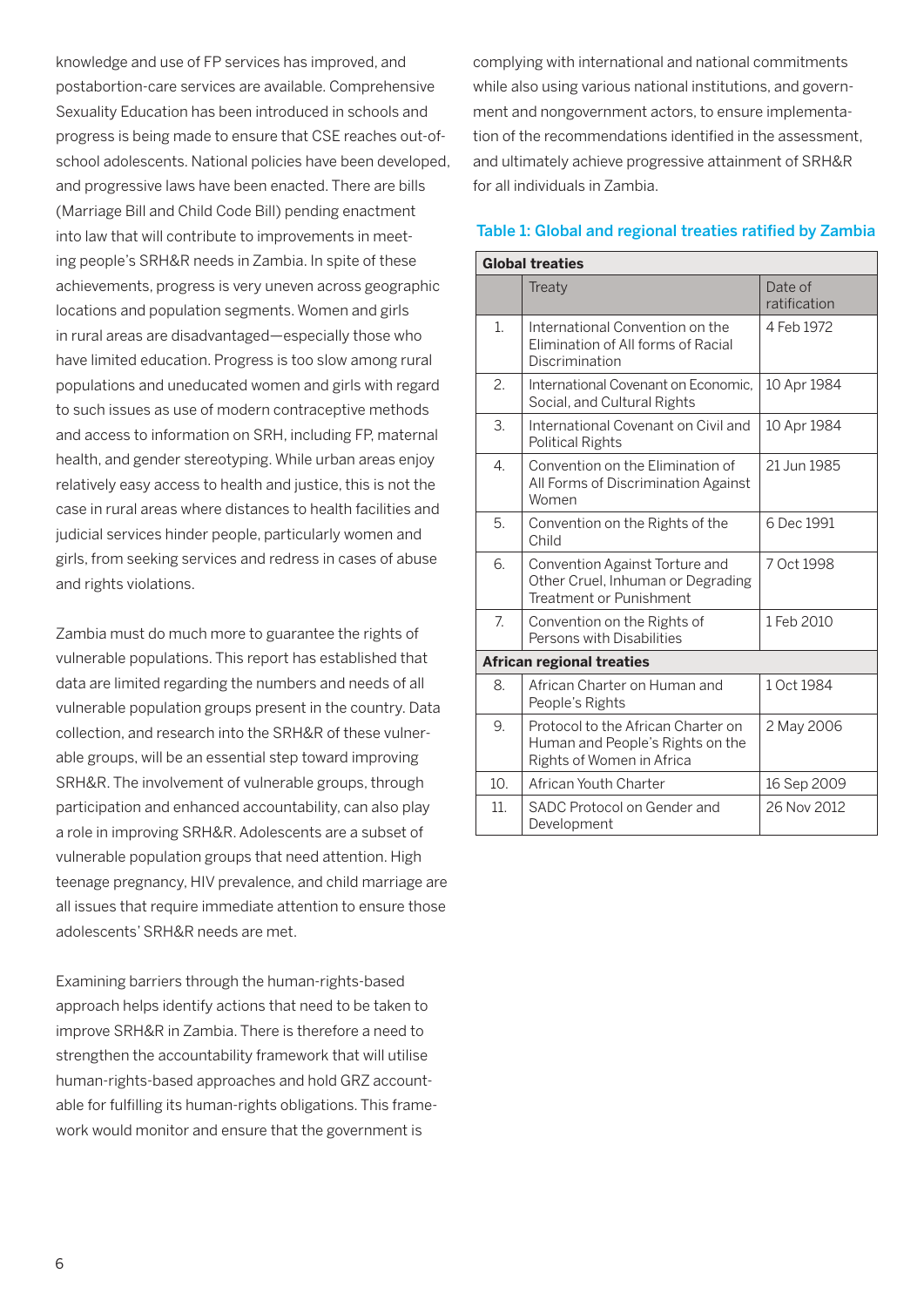#### Table 2: Assessment Framework

| <b>Themes assessed</b>                                       | <b>Indicators of progress</b>                                                                     | <b>Local laws guaranteeing</b><br><b>SRH&amp;R</b>                                      | <b>Gaps and challenges in</b><br>progressive realisation of<br>rights                      |
|--------------------------------------------------------------|---------------------------------------------------------------------------------------------------|-----------------------------------------------------------------------------------------|--------------------------------------------------------------------------------------------|
| Access to contraceptive<br>information and services          | On each of these themes:                                                                          | On each of these themes:                                                                | On each of these themes:                                                                   |
| Access to safe abortion<br>and postabortion-care<br>services | Are indicators showing<br>improvements toward<br>upholding the rights of all<br>people in Zambia? | Are there laws and<br>policies respecting and<br>protecting the SRH&R of<br>all people? | What are the legal and<br>human rights gaps and<br>challenges that should be<br>addressed? |
| Maternal health care                                         |                                                                                                   | Are these laws and<br>policies being fully<br>enforced and                              |                                                                                            |
| Prevention and treatment<br>of HIV                           |                                                                                                   |                                                                                         |                                                                                            |
| Comprehensive sexuality<br>education                         |                                                                                                   | implemented?                                                                            |                                                                                            |
| Violence against women<br>and girls                          |                                                                                                   |                                                                                         |                                                                                            |
| Rights of vulnerable<br>populations                          |                                                                                                   |                                                                                         |                                                                                            |

# References

Central Statistical Office (CSO), Ministry of Health (MOH), and ICF International, 2014. *Zambia Demographic and Health Survey (ZDHS) 2013-14*. Rockville, Maryland, USA.

Mwimbu, J.J., et al. 2013. "Report of the Committee on Legal Affairs, Governance, Human Rights, Gender Matters and Child Affairs for the Third Session of the Eleventh National Assembly, appointed on Thursday, 26 September 2013." Zambian Parliament: Lusaka.

Shezongo-Macmillan. 2013. "Zambia Justice Sector and the Rule of Law." March 2013. Open Society Foundations: Johannesburg.

UNDP. 2013. www.zm.undp.org/content/zambia/en/ home/ourwork/womenempowerment/successstories/ strengthening-the-role-of-adjudicators-in-handling- gbv-cases.html.

Suggested citation: Population Council, UNFPA, Government of Zambia Human Rights Commission, WLSA, and United Nations in Zambia. 2017. "The Status of Sexual and Reproductive Health and Rights in Zambia: Violence Against Women and HIV/AIDS Prevention and Treatment." Lusaka, Zambia.

Photo credits: Population Council

The Human Rights Commission protects, promotes and advocates for Human Rights. It undertakes research, legislative reviews, human rights education as well as investigations of human rights abuses and violations in Zambia. hrc.org.zm

The Population Council conducts research and delivers solutions that improve lives around the world. Big ideas supported by evidence: It's our model for global change. popcouncil.org.

#### United Nations Population Fund (UNFPA)

Delivering a world where every pregnancy is wanted, every childbirth is safe and every young person's potential is fulfilled. unfpa.org

United Nations in Zambia Delivering as One.

Women and Law in Southern Africa (WLSA) responds to the socio-legal needs of women and develops mechanisms to guarantee women's rights. wlsazambia.org